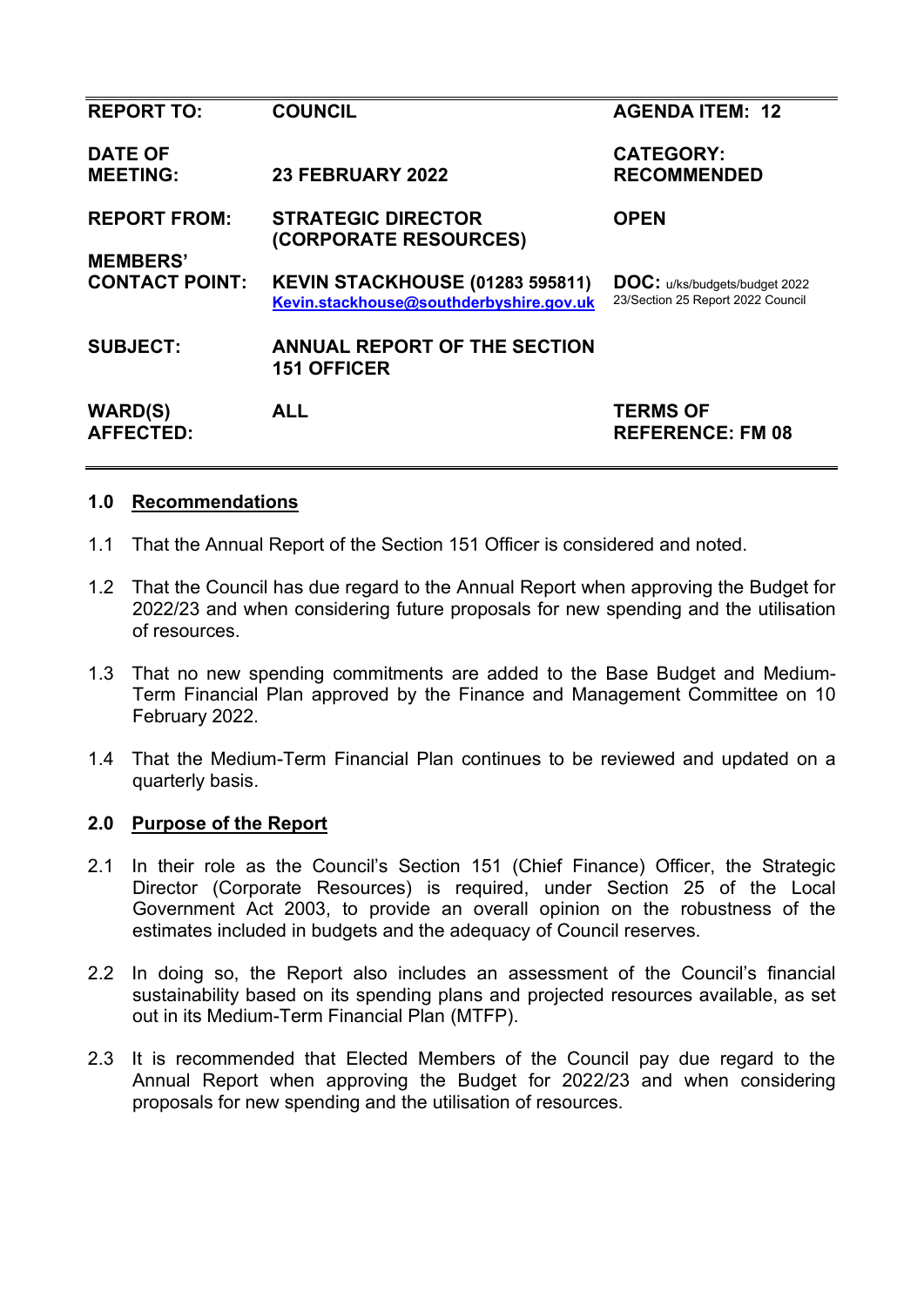## **3.0 Executive Summary**

# **Overall Opinion of the Section 151 Officer**

- 3.1 The overall financial position of the Council has not changed significantly over the last year with the same prognosis underlying current forecasts. Based on the Budgets submitted for approval and the latest MTFP, the Council's current financial position continues to look healthy ahead of 2022/23.
- 3.2 However, over the planning period to 2026/27, the position is forecast to deteriorate based on current spending and projections regarding funding. Although the latest MTFP highlights the General Fund still operating above its minimum level of reserves of £1.5 million for the next three years until 2024/25, significant budget deficits continue to be forecast in the intervening period.
- 3.3 These deficits, which will be financed from current reserves, effectively show that the on-going position is not sustainable and will reduce the current General Fund Reserve from approximately £11.4 million in 2022 to £1.2 million by 2026 and into a negative position by 2027, as highlighted in Section 4 (below).
- 3.4 It is noted that the Finance and Management Committee have recommended a £4.95p (2.9%) increase in Council Tax at Band D for 2022/23. This is a prudent decision given the reduction in Government funding between 2021/22 and 2022/23 and the need to maintain the minimum balance by 2026/27.
- 3.5 The cumulative effect of the increase now will help to sustain the financial position and provide resources over the planning period as growth continues and the Tax Base increases.
- 3.6 Projected spending continues to allow for the anticipated growth associated with residential development and other provisional expenditure such as additional waste collection costs, vehicle, and IT replacements, etc. The MTFP also continues to assume that current service provision is maintained over the planning period, with allowances for inflation on pay and contracts, etc.
- 3.7 Although the Council can control its expenditure base and has time to take corrective action in a timely and planned manner, if necessary, it cannot as easily control its external funding and in particular that provided by central government which accounts for approximately 60% of the Council's funding (the remaining 40% is met from Council Tax).
- 3.8 The biggest uncertainty and consequently the main risk to the Financial Plan, continues to be Government funding. It was expected that the Government would review the distribution of funding ahead of 2022/23 and also bring in reforms regarding the New Homes Bonus or implement a replacement.
- 3.9 However, the current funding system was once again rolled forward into a one-year settlement for 2022/23. Consequently, the Council lost funding compared to 2021/22 as legacy payments in the New Homes Bonus expired and were not replaced.
- 3.10 Although the MTFP had made provision for this, it has negatively impacted on the medium-term financial position, with the loss of approximately £418,000 (10.7%) of core funding in relation to New Homes Bonus and Service Support Grants.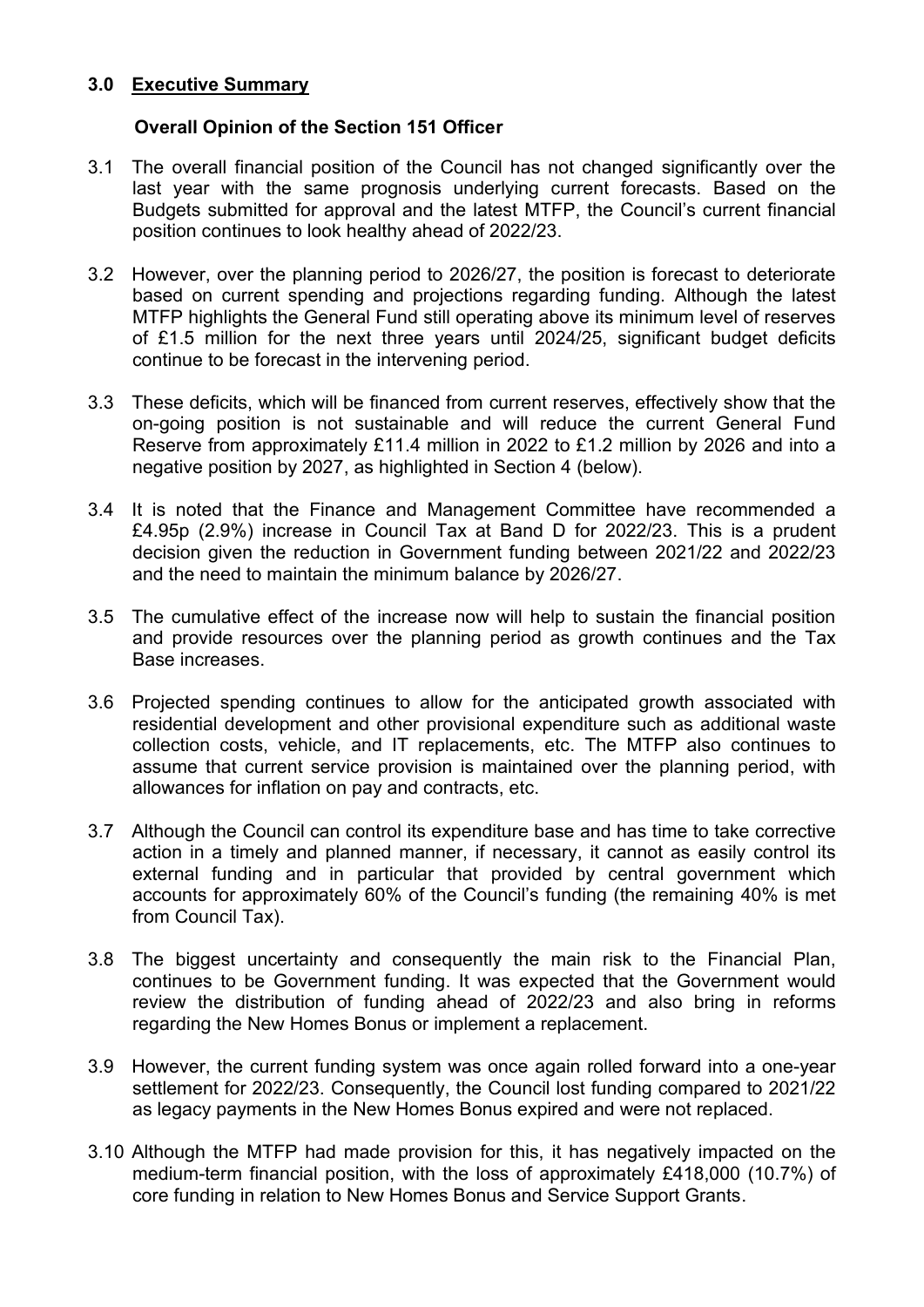- 3.11 Currently, there is no definitive timetable regarding a funding review and the form that this may take in the future. Recently, the Local Government Minister has indicated that consultation will commence in the Spring of 2020 on a future funding system and New Homes Bonus.
- 3.12 In the meantime, the MTFP continues to be based on the presumption that the Council will continue to lose funding and will ultimately be scaled back to a base funding allowance, the basis of which remains out-of-date. More importantly, it is considered that the current system and settlement in recent years, does not reflect the growth and current needs of the District.
- 3.13 Consequently, over the medium-term, this leaves the Council in a position where it may need to raise additional income locally or review its expenditure base. This would need to be undertaken ahead of 2024/25 in order that any changes can be properly considered and implemented.

### **External Comparisons**

- 3.14 During 2021, the Council's Financial Resilience Index (*compiled by the Chartered Institute of Public Finance and Accountancy and published in January 2022)* was updated.
- 3.15 This broadly confirmed the Council's position. This Index continues to highlight that the Council's current level of Reserves places the Council at a lower risk of financial difficulties with its sustainability measure being high in comparison to many other authorities. Further details are provided in Section 4 later in this Report.

### **Covid-19**

3.16 As regularly reported, the Council has incurred additional costs and a reduction in income due to Covid-19. However, Government funding received to-date should, based on current estimates, compensate the Council without any longer-term effect on the MTFP, but this is being kept under review.

### **Future Plans**

- 3.17 Although the Council remains in a positive position at this point, it should not be complacent and continue to operate with a certain degree of caution. Where-ever possible, opportunities to generate efficiency and budget savings should be pursued with the concept of providing Value for Money being at the core of all Council spending.
- 3.18 It is acknowledged that there may be proposals to meet certain spending pressures, which are not included in the MTFP. Re-directing current resources and/or using earmarked reserves should be considered where there may be greater pressure to spend.
- 3.19 In the meantime, it is recommended that no further financial commitments, beyond the proposed Budget and MTFP recommended by the Finance and Management Committee on 10 February 2022, should be made, with the position continuing to be reviewed and updated on a quarterly basis.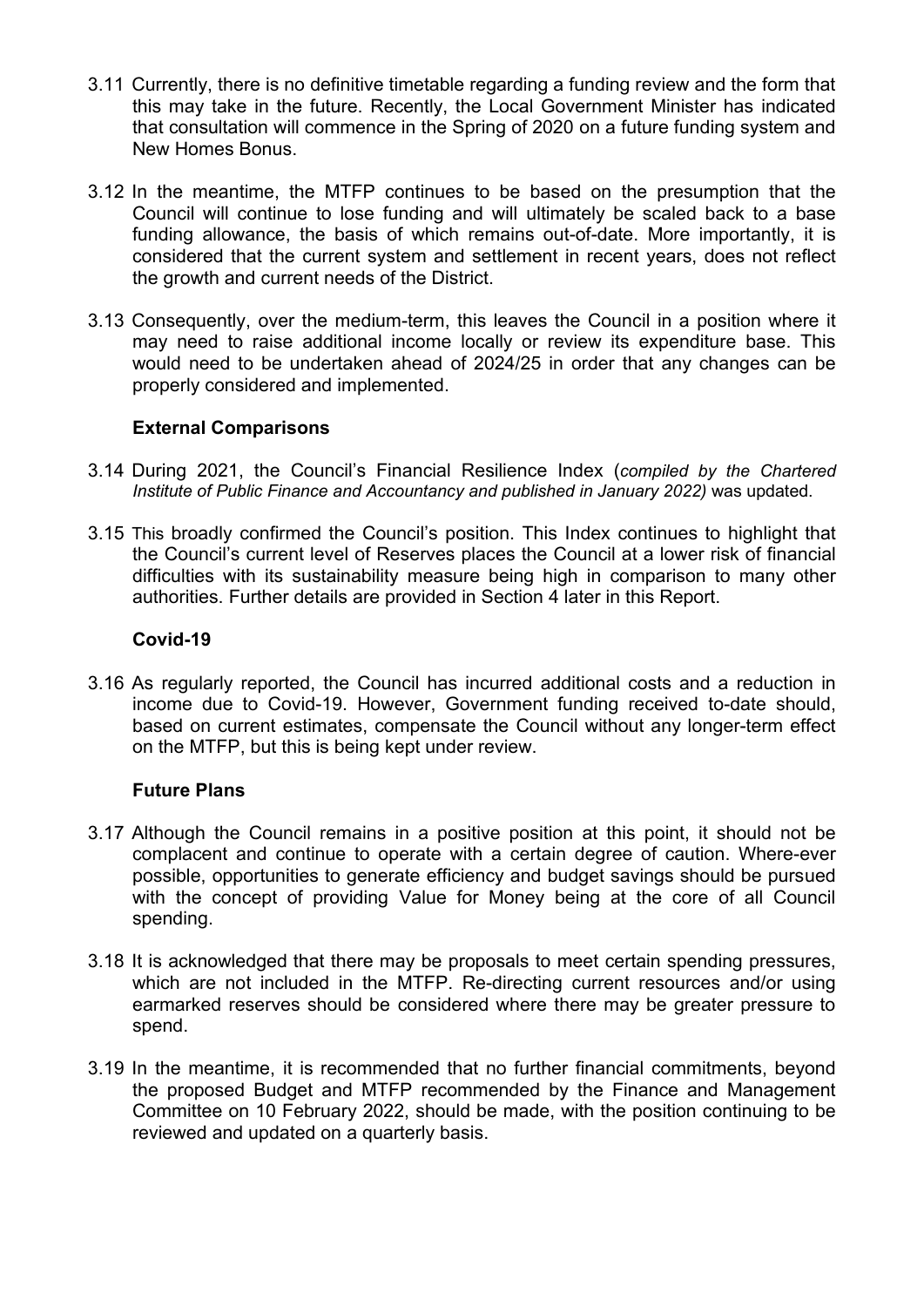# **4.0 Detail**

# **Basis of the Opinion**

- 4.1 The Opinion is given within the general context detailed below, followed by a summary of each of the Council's main accounts and their financing. Reference is made to the separate budget reports considered by the various Policy Committees during January and February 2022.
- 4.2 The opinion also considers a broad independent analysis of the Council's financial resilience.

# **General Context**

- 4.3 It is considered that estimates of income and expenditure included in the Base Budget and longer-term financial forecasts are prudent. They provide for inflation and other known variations (pensions, pay awards, etc.) together with provisions that recognise current cost pressures, and potential costs associated with Growth of the **District**
- 4.4 The Budget for 2022/23 and forward projections are based on the most up-to-date economic forecasts for inflation and interest rates, etc. However, as the Budget is being presented for consideration and approval, it should be noted that the Council is operating in particularly uncertain times economically.

## **Economic Uncertainty**

- 4.5 With current inflation rates rising quite rapidly, this may put further pressure on spending. Budget reports to the various Policy Committees have highlighted the rising cost of fuel and utilities and the Budget has made provision for this. This will need to be kept under review pending whether the spike in current inflation is a longer-term issue.
- 4.6 Rising interest rates though should benefit the Council and generate a greater return from cash and reserves on deposit. The debt outstanding on the Housing Revenue Account is at fixed interest rates and will not be affected by base rate changes.
- 4.7 Prudently, the Budget does not assume a vacancy rate for staffing and assumes that all posts on the Council's Establishment are filled throughout the year. Where posts are vacant and problems may be experienced with recruitment, this allows a contingency to maintain services through temporary arrangements.
- 4.8 In addition, a realistic but prudent view has been taken regarding projected income levels from fees, charges, and short-term investments. This also includes a prudent reduction in overall Government funding as highlighted in Section 3 (above).
- 4.9 Forward projections for Council Tax receipts are based on an increase in property numbers which are less that those contained in the Local Plan.

# **Budget Strategy and Process**

4.10 The compilation of detailed budgets has been undertaken in conjunction with service/budget managers and reviewed by the Council's senior management.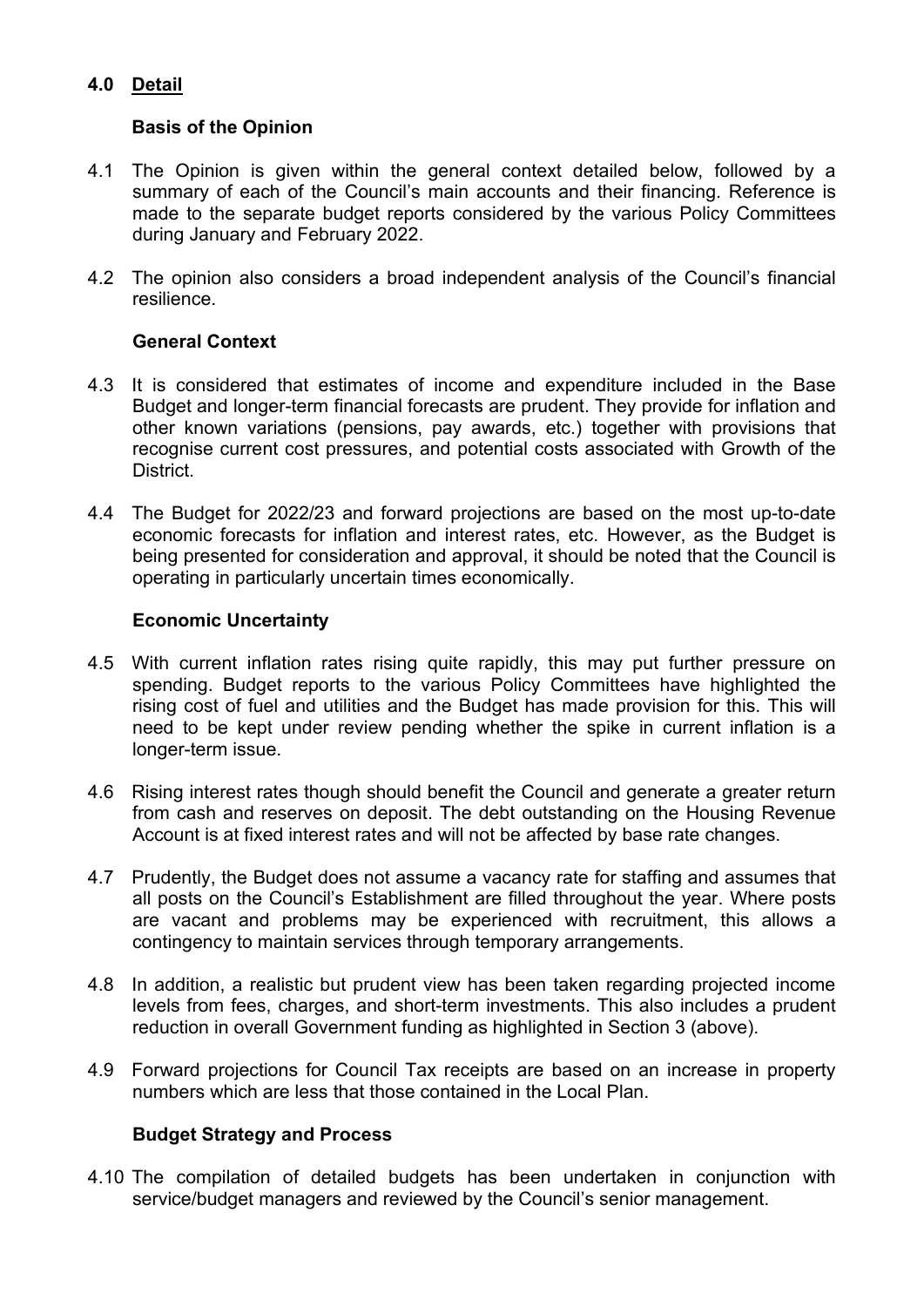- 4.11 It is recognised that the Council has well established performance and budget monitoring arrangements in place to help ensure the Council finances are monitored effectively. This includes quarterly reports to the Finance and Management Committee, in addition to statutory reports regarding the Annual Accounts and the Annual Budget.
- 4.12 The Council has traditionally spent within budget and generated additional income over that estimated. Although this is no guarantee of future performance, it does provide some comfort that budget preparation and budget management is sound.
- 4.13 The Council's Financial Strategy directs the Council to plan its spending over a 5 year rolling period for the General Fund and 10 years for the Housing Revenue Account (HRA). This provides an indication of the sustainability of spending plans and the projected level of Reserves. Consequently, this allows sufficient time in which remedial action can be implemented to address any issues in a planned and timely manner.
- 4.14 A full risk assessment, with mitigating actions, is considered alongside the MTFP for both the General Fund and the HRA and risks for each Policy Committee are reported alongside budget proposals.

## **Financial Resilience**

- 4.15 The Chartered Institute of Public Finance and Accountancy (CIPFA) first published a Financial Resilience Index in December 2019. This was updated in January 2022.
- 4.16 This Index calculates the Council's position on a range of measures associated with financial risk, with a comparison to similar authorities. It is based on actual audited figures for the financial year 2020/21.
- 4.17 The Index is based on 8 measures, although they can be distilled down to 3 categories to illustrate the Council's position as shown below.

| <b>Financial Stress Indicator</b>    | <b>Comparison Rating</b> |
|--------------------------------------|--------------------------|
| Level and Sustainability of Reserves | Lower Risk               |
| Debt level and interest payable      | <b>Higher Risk</b>       |
| Financing                            | <b>Higher Risk</b>       |

#### *Note: The ratings have not changed since 2019*

#### **Reserves**

4.18 The Council's current level of Reserves highlights that the Council continues to be in a strong position compared to many other shire districts.

### **Debt Level and Interest**

4.19 The Council does have a high level of debt associated with the HRA which it inherited from the Government under the "self-financing system" in 2012/13. It is considered that the comparison with other authorities is influenced by the fact that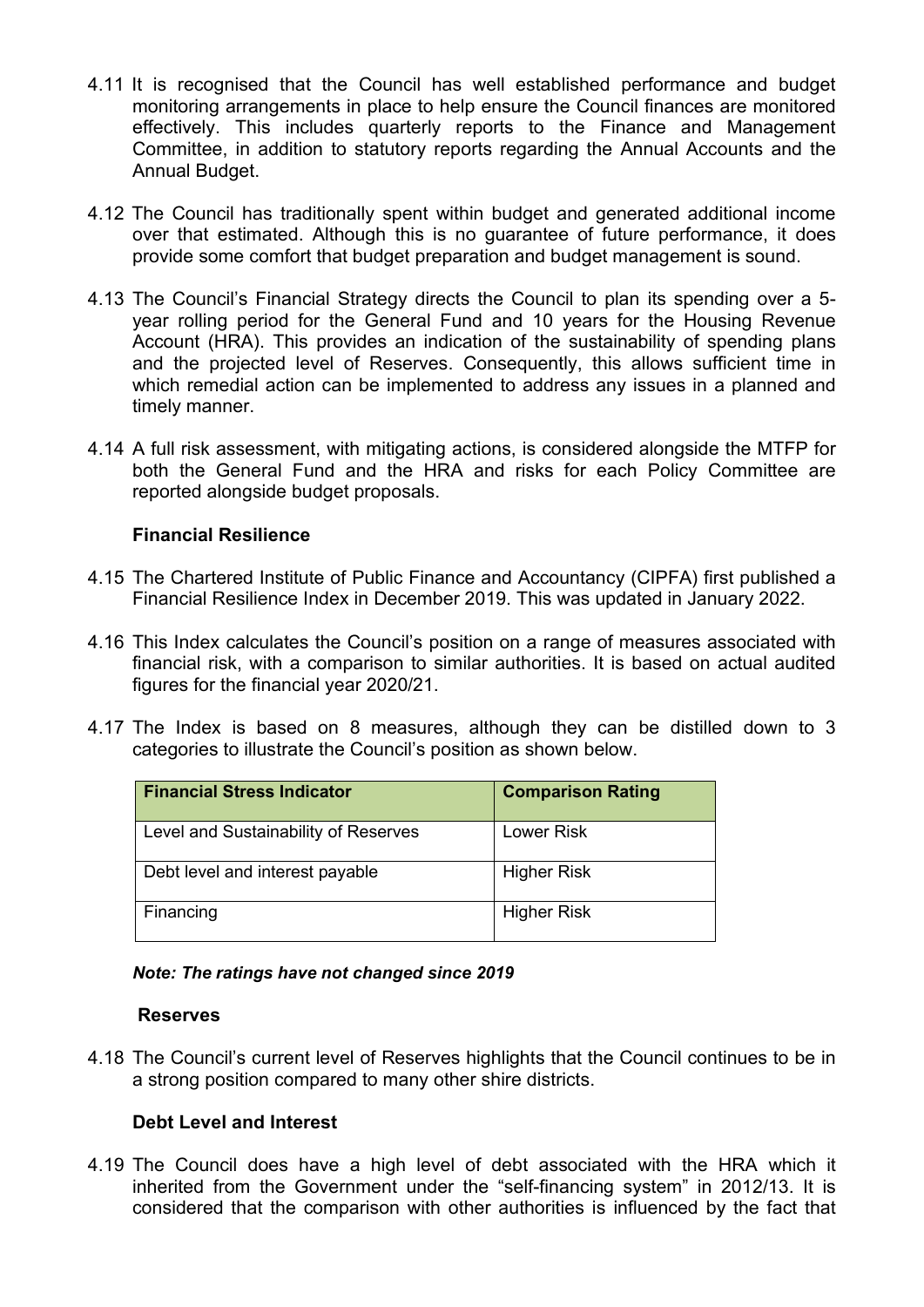many shire districts do not have their own housing stock, Consequently, there is a risk that this could skew the comparison.

- 4.20 Nevertheless, the level of outstanding debt for a district council is large at £58 million. However, the cost of the debt and its repayment remains affordable within the HRA's Financial Plan and the financial model for the HRA is designed to ensure sums are set-aside on an annual basis to repay the debt.
- 4.21 £30 million is due to be repaid over the life of the current Financial Plan, starting with the first instalment in March 2022, for which resources have been set-aside for the repayment.

### **Financing**

- 4.22 The Council is placed at a higher risk due to its reliance on the Government's funding system. Although the Council does not receive any Revenue Support Grant, its level of income from Business Rates, due to Growth, is above its Baseline Level set by the Government in the current funding system.
- 4.23 Therefore, the Council is at risk to changes in the funding system and in particular if/when the Baseline Level is reset. If the Council's need is assessed as far less than that currently due to its Growth, then the Council could be penalised through an increase in its Levy.
- 4.24 This would be exacerbated if the Council were not part of the Derbyshire Business Rates Pool as no Levy (50%) is paid on Growth above the Baseline.

*(Note: The Levy is effectively the amount that the Council pays to the Government from its 40% share of local Business Rates as part of the redistribution system of local authority resources)* 

- 4.25 The Index also highlighted that the Council does not generate as much income from fees and charges compared to other authorities. Again, this comparison may be influenced by the fact that the Council does not charge for car parking and will be in a minority of authorities who don't charge.
- 4.26 This specific indicator has improved in the latest Index compared to December 2019, but it could have been impacted by Covid-19.

### **General Fund Revenue Account**

- 4.27 The Base Budget for 2022/23 highlights a budget deficit as previously forecast, which will be financed from the General Fund Reserve, as planned.
- 4.28 Increasing budget deficits continue to be forecast in all years of the updated MTFP to 2026/27. This is based on current expenditure increasing and current central government funding decreasing.
- 4.29 As the Resilience Index highlights, the Council is at risk form changes in the current funding system and the current uncertainty makes future planning more difficult. The MTFP prudently assumes that overall funding will fall towards its baseline funding assessment and if this is the outcome for the Council, potential deficits will need to be addressed earlier than previously planned ahead of 2024/25.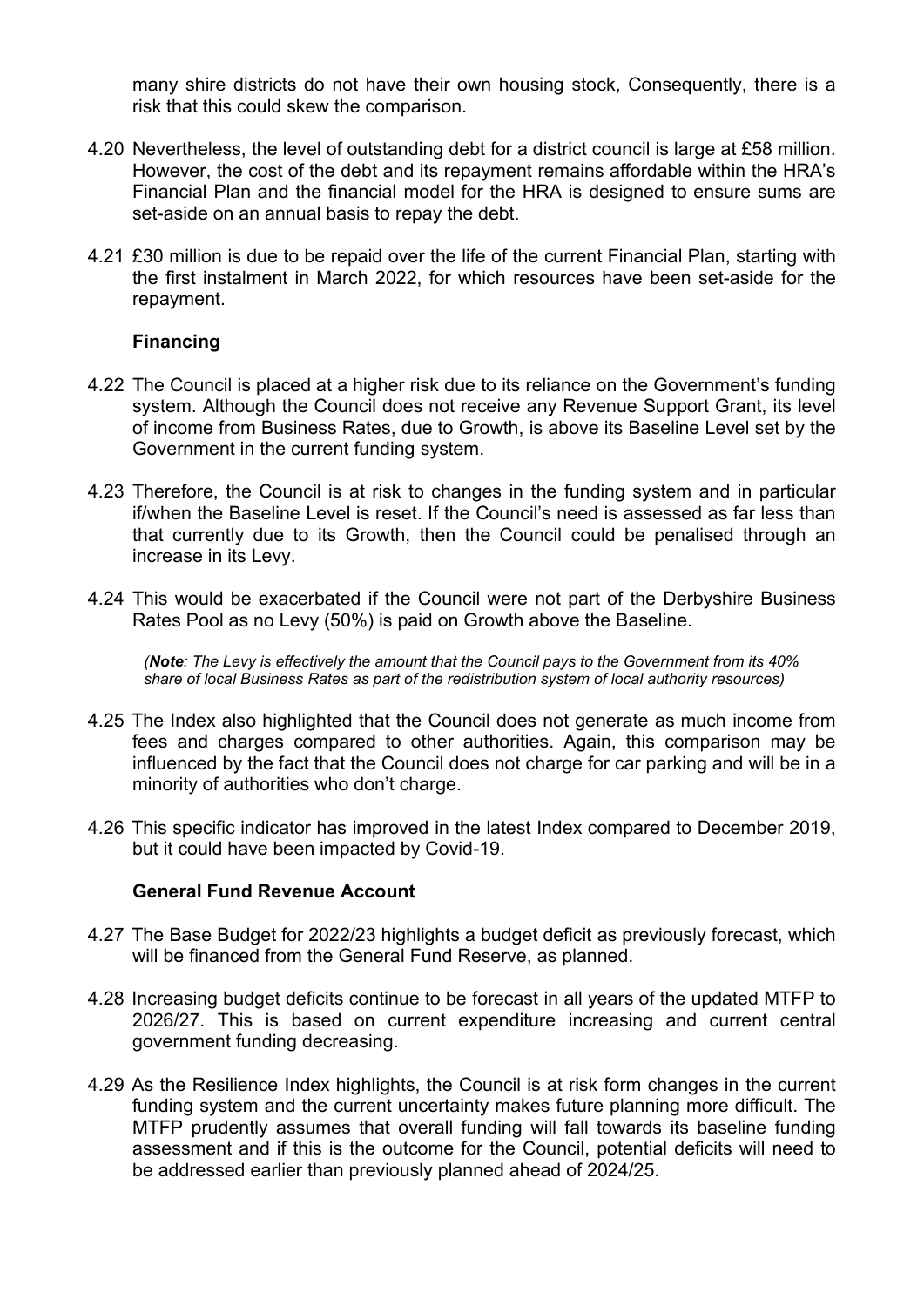4.30 Growth also brings additional demand on the Council's services, and it is noted that the MTFP continues to set-aside sums in the Base Budget to meet future costs.

## **General Fund Reserve**

4.31 The current level of the Reserve continues to remain healthy. The projected level of the Reserve over the medium-term planning period is summarised below.

| 2021/22 | £11.4 million |
|---------|---------------|
| 2022/23 | £9.9 million  |
| 2023/24 | £7.3 million  |
| 2024/25 | £4.4 million  |
| 2025/26 | £1.2 million  |
| 2026/27 | Minus £2.1    |
|         | million       |

- 4.32 The above table shows that the General Fund Reserve is projected to reduce quite significantly over the current planning period. This allows the financing of committed capital projects and asset replacements, together with budget deficits, which include provisions to increase spending arising from Growth.
- 4.33 Under statute, the Council has to maintain an unallocated contingency in its General Reserve. The Council has discretion on how this is calculated, considering the recommendation of the Section 151 Officer. Good practice suggests that the minimum level should be between 5% and 10% of net revenue expenditure.
- 4.34 The current approved minimum level is £1.5 million, to be maintained by the end of the five-year rolling planning period, i.e., 2026/27. This equates to 10.3% of net expenditure in 2022/23, falling to 8.9% by 2026/27.
- 4.35 Based on these latest projections, this target will not be met without corrective action or additional funding being generated.

# **Housing Revenue Account (HRA)**

- 4.36 The HRA also remains in a healthy position and the current 10-year Financial Plan shows a sustainable position. It is noted that the Plan is based on a rent increase of 4.1% for 2022/23 in accordance with the prevailing national Rent Standard. The HRA General Reserve is currently forecast to remain at or above the minimum contingency level of £1 million over the life of the planning period.
- 4.37 Resources have been set-aside to deliver a capital programme of works and to maintain services at their current levels.
- 4.38 Resources have also been set-aside to repay debt. It is noted that the financial model for the HRA is designed to generate sufficient surpluses to maintain the original debt repayment schedule approved in 2012/13. Total debt outstanding is £58 million, of which £30 million is due to be repaid over the next ten years.
- 4.39 The HRA's financial risk register shows that the main issues potentially are the continuing level of Right to Buys, rent arrears increasing due to tenants transferring to Universal Credit and in particular, the external financing of the Supporting People Programme.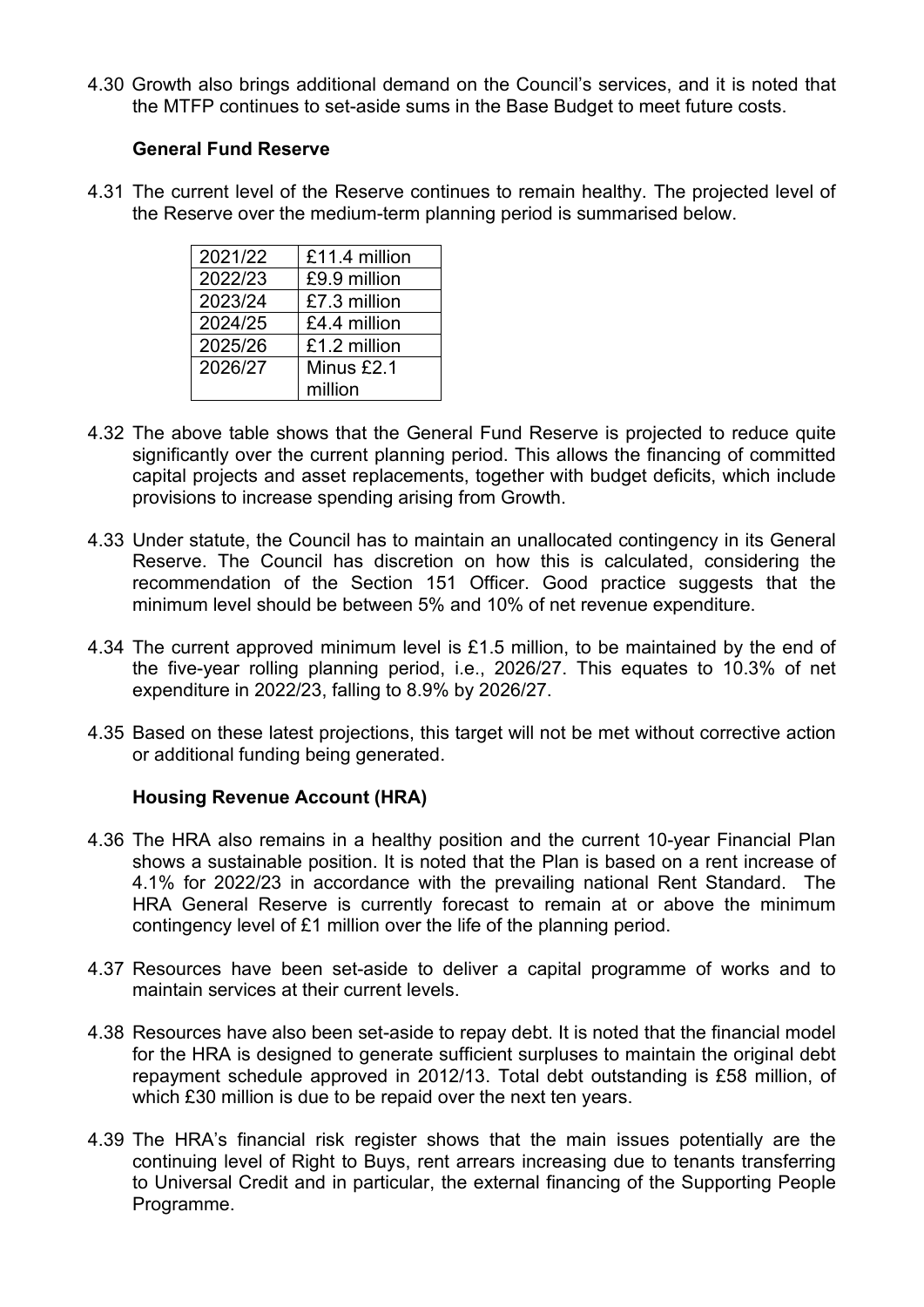- 4.40 It has been confirmed that Derbyshire County Council will no longer support the Careline service past March 2023. The HRA's MTFP included a contribution of £130,000 per annum over the life of the Plan which has now been removed.
- 4.41 Service provision is currently under review and a new working model will be reported to the Council during 2022. In addition to the loss of income, there are likely to be significant costs incurred for the transfer of the service from analogue to digital. The costs are still unknown but further detail will be reported to the Council during 2022.
- 4.42 However, given the current position of the HRA, any remedial action required can be achieved in a planned and timely manner, although a more detailed review of resources may be required depending on the magnitude of costs. if the risks impact as highlighted above.

## **Capital Expenditure and Financing**

- 4.43 All capital projects both in the General Fund and the HRA, have sufficient resources set-aside to finance the associated expenditure.
- 4.44 It is expected that potential asset sales over the MTFP period from further collaboration agreements, will generate resources, although these are not guaranteed. Additional receipts will need to be generated at some point to help finance future vehicle and other asset replacements.
- 4.45 Potentially, there is a shortfall of receipts in 2025/26 and Finance and Management Committee have agreed that the Council's vehicle replacement programme should be reviewed and reported back to the Committee for consideration during 2022.
- 4.46 Besides this issue, there are no major concerns currently associated with capital expenditure and it's financing.

### **Treasury Management**

- 4.47 The General Fund is currently debt free. Council expenditure is not reliant on any borrowing and given the current level of reserves and cash on deposit, it is unlikely that the Council will need to enter into any form of borrowing over the financial planning period.
- 4.48 The HRA debt is mainly at fixed interest rates and provision is being made in the HRA's financial plan to repay loans in accordance with a repayment schedule. A proportion of variable rate debt is currently costing significantly less than that budgeted so this provides some contingency should interest rates increase. This loan is due to be repaid very shortly in March 2022 in any case.
- 4.49 The Council is not reliant on interest rates increasing to generate a return on investments. A prudent assessment has been made in the MTFP for interest and dividends on investments and this is below the amount actually being generated. As previously highlighted, an increase in rates would be beneficial for the MTFP.
- 4.50 The Treasury Management Strategy includes a Lending Policy and Counterparty List. This is designed to ensure the liquidity and security of investments, rather than yield.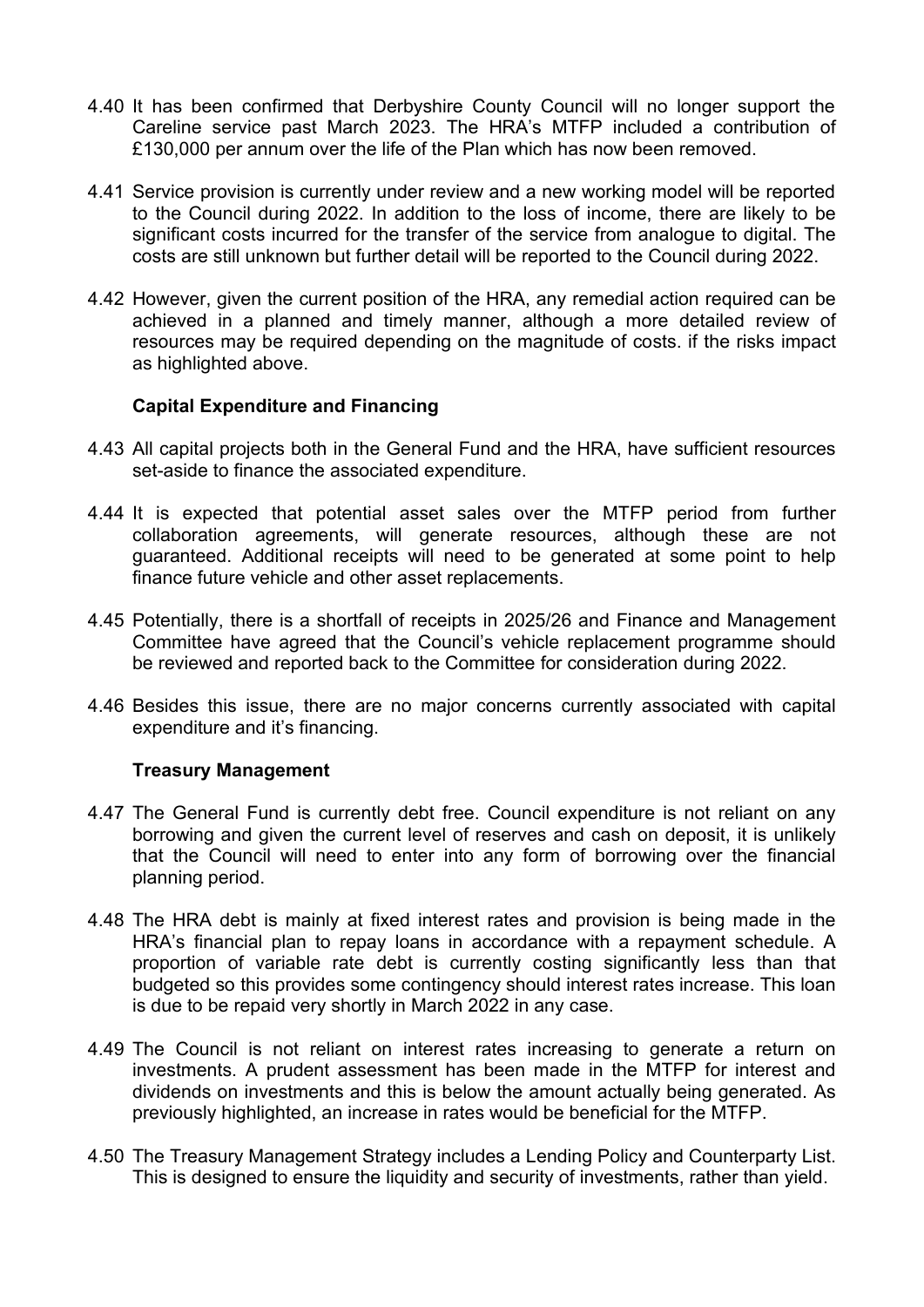4.51 Overall, there are currently no major concerns associated with the Council's current treasury management position.

## **Other Usable and Earmarked Reserves**

- 4.52 The Council maintains various reserves that are used to meet one-off/known commitments or to defray expenditure over a number of years, for example, ICT upgrades, vehicle replacements and community development projects.
- 4.53 Reserves held to finance on-going community and sports development spending, will need to be kept under review if external and partnership contributions significantly reduce. On-going contributions to asset replacement reserves are provided for in the MTFP.
- 4.54 Overall, it is considered that current reserves will remain sufficient to meet commitments over the life of the current MTFP. In addition, they should continue to be reviewed on an on-going basis to determine whether they are still required or can be reassigned to meet other emerging cost pressures.

## **5.0 Financial Implications**

5.1 None as a direct result of this report.

# **6.0 Corporate Implications**

## **Employment Implications**

6.1 None.

# **Legal Implications**

6.2 None.

# **Corporate Plan Implications**

6.3 None. The production of the Section 25 Report is a statutory requirement.

### **Risk Impact**

- 6.4 None.
- **7.0 Community Impact**

### **Consultation**

- 7.1 The Council is statutorily required to consult on its budget proposals, prior to setting the annual Council Tax rate, with the local business and community sector. The Council has an established process in place to meet this requirement and this was undertaken in January 2022.
- 7.2 Consultation takes place for approximately four weeks following approval of the draft budget proposals by Finance and Management Committee in January each year. There was no specific feedback or comments raised from the consultation this year.